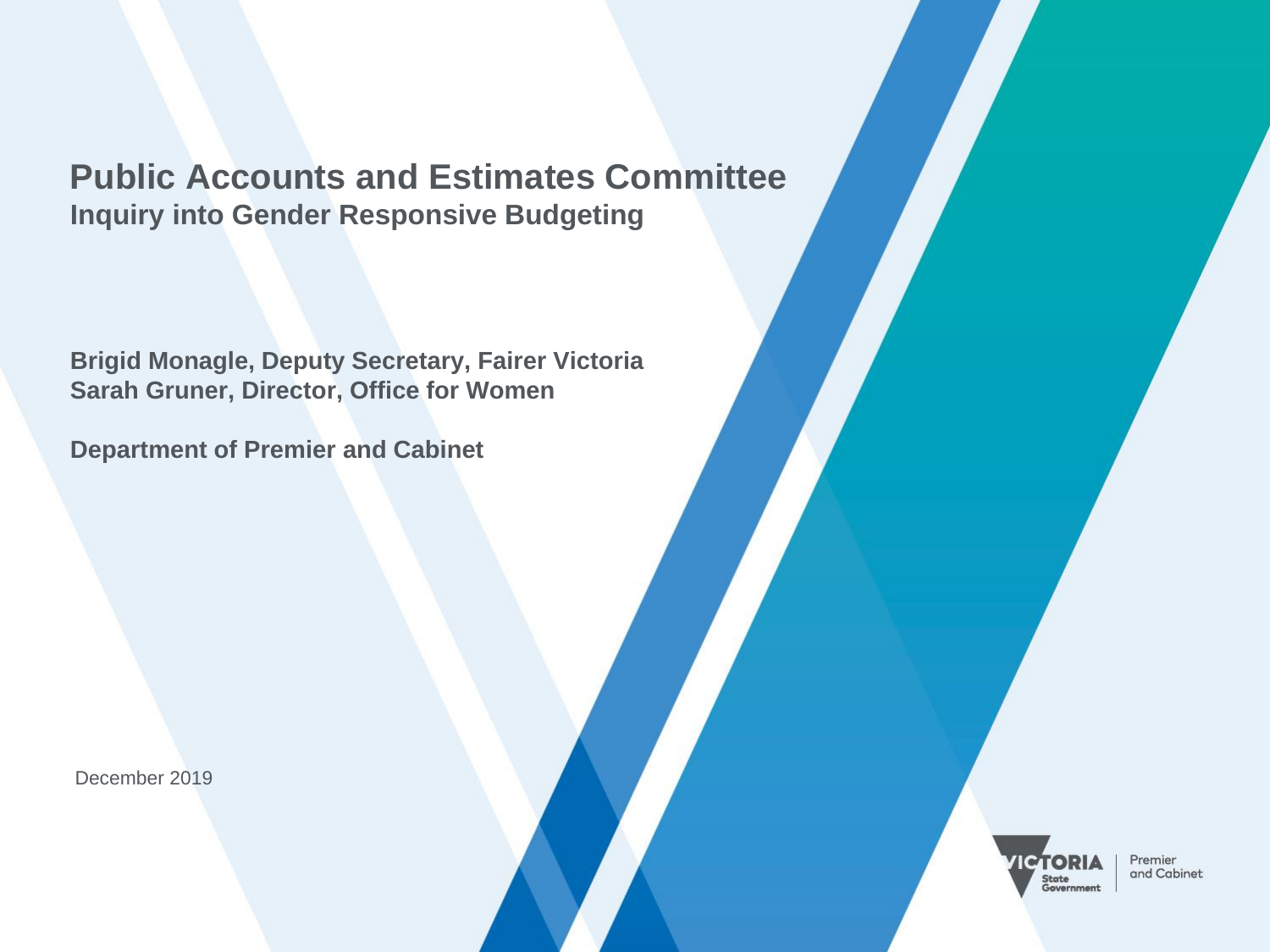# **Victorian Government commitment to Gender Responsive Budgeting (GRB)**

### *Safe and Strong: A Victorian Gender Equality Strategy*

Through *Safe and Strong* in 2016, the Government committed to place a gender lens on policies, budgets and service delivery including through:

- Gender Budget Statements, from the 2017-18 Budget
- developing and piloting gender impact assessment tools in policy, program, service delivery and budget development

As part of *Safe and Strong,* the Government also committed to legislative change to promote and improve gender equality across government functions.



#### **Achievements so far**



*The third Gender Equality Budget Statement was delivered in 2019-20*



*Three Government departments piloted a gender impact assessment (GIA) toolkit in 2018-19*



*10 local councils and eight public entities are further piloting the toolkit in 2019-20*



*The Gender Equality Bill was introduced to Parliament in November 2019 and will require*  entities to promote gender equality across policies, programs and service delivery, including *by undertaking GIAs*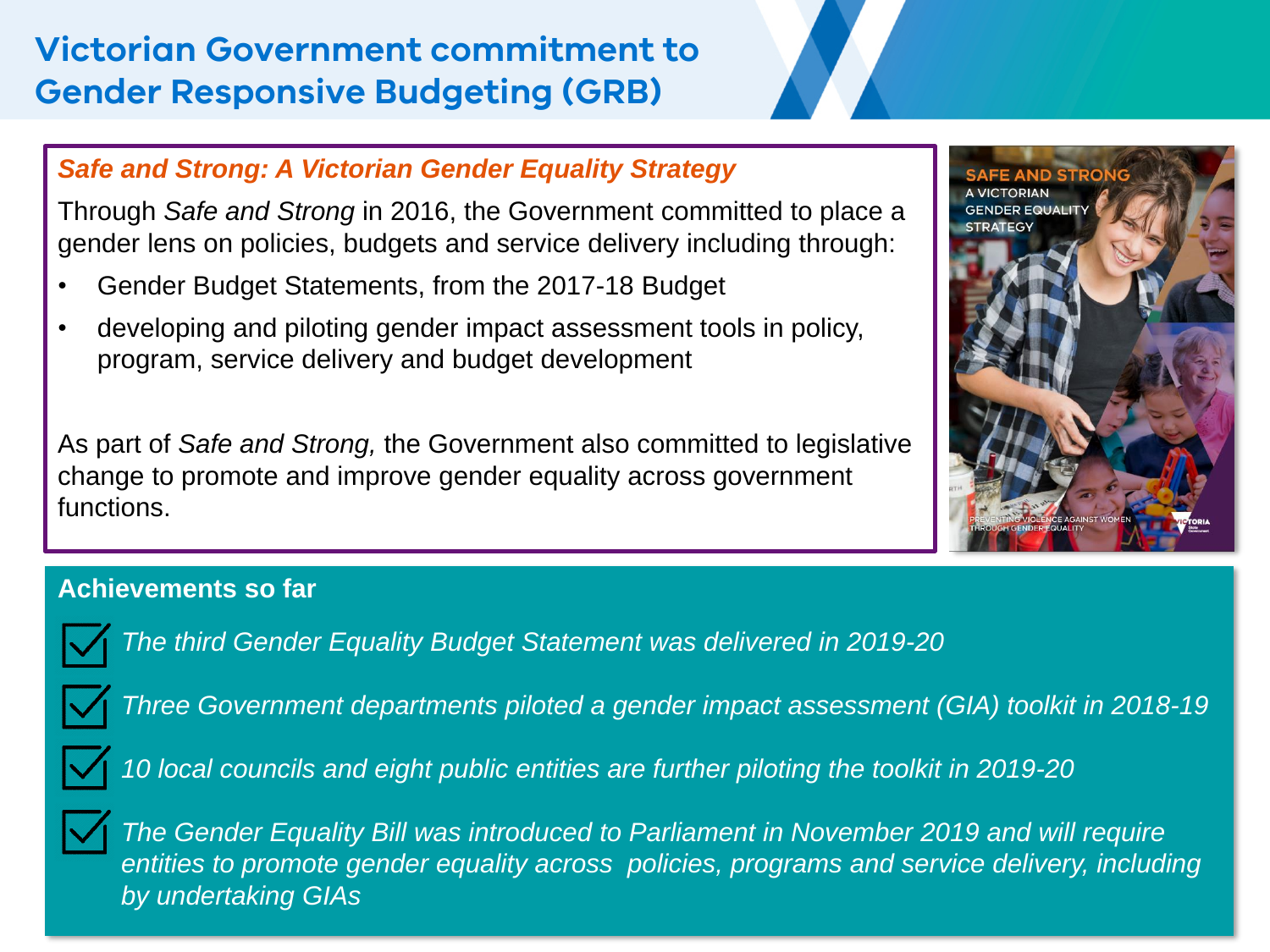# **Gender Responsive Budgeting - background**

**Gender Responsive Budgeting** analyses the impact of budgets on gender equality and provides a process for adapting budgetary decision making and priority setting.

#### *Why do we need Gender Responsive Budgeting?*

Evidence shows that gender-neutral approaches to policies, programs and services do not always result in equal outcomes:

- differences in the lives of women, men and gender diverse persons mean that policy, program and service needs are different
- women may experience gender inequality differently on the basis of their age, race, disability, religion, geographic location, sexual orientation, gender identity, caring responsibilities or other attributes
- women often do not have the same access as men to decision-making processes, resources or economic and social opportunities
- gender interacts with circumstances to affect an individual's experiences in many ways

*For example, your gender can impact your experience of:*

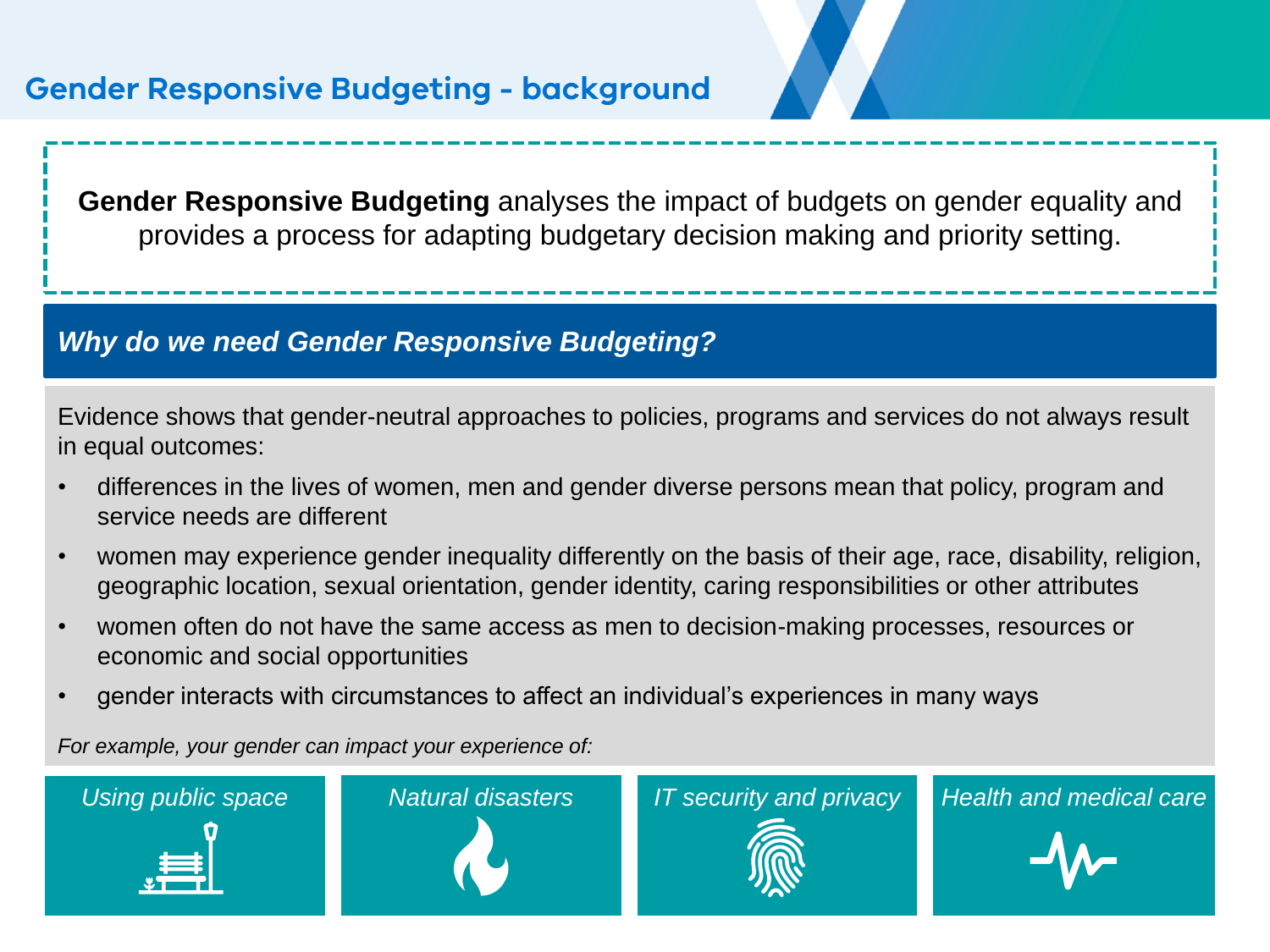# **Gender Responsive Budgeting in Practice**

### **Case study: GRB in action in Austria**

- In 2009, Austria's Constitution was amended to **require gender budgeting** at all levels of government
- With the legal foundations set, Austria introduced gender responsive budgeting in 2013
- Austria's gender responsive budgeting initiative is focused on **addressing perceived gender inequalities**. It requires that every line ministry in the federal government sets at least one gender-related objective out of a maximum of five outcome objectives, which is then related to specific tasks
- Austria has established a **comprehensive framework** for integrating gender perspectives into budgeting, and uses tools such as gender needs assessment, baseline analysis, ex ante and ex post gender impact assessments, and gender-disaggregated incidence analysis
- The focus on gender has led to a recent **reform of the income tax system** to reduce the higher effective tax rate on secondary earners. This reform is designed to encourage women's labour force participation and increase the number of women working full time, which will work to reduce the gender pay gap (currently 21.7% in Austria)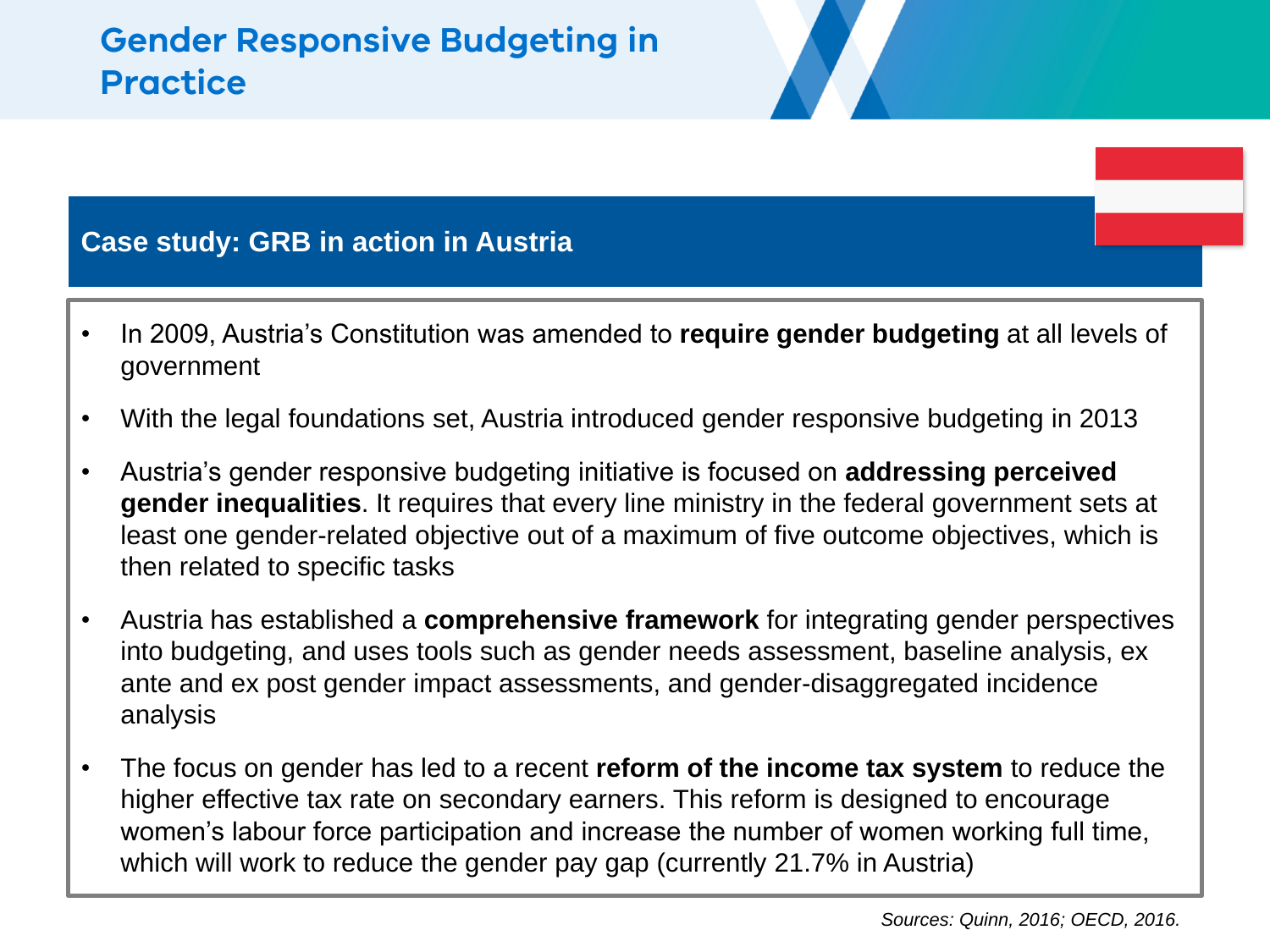## **Gender Budget Statements**

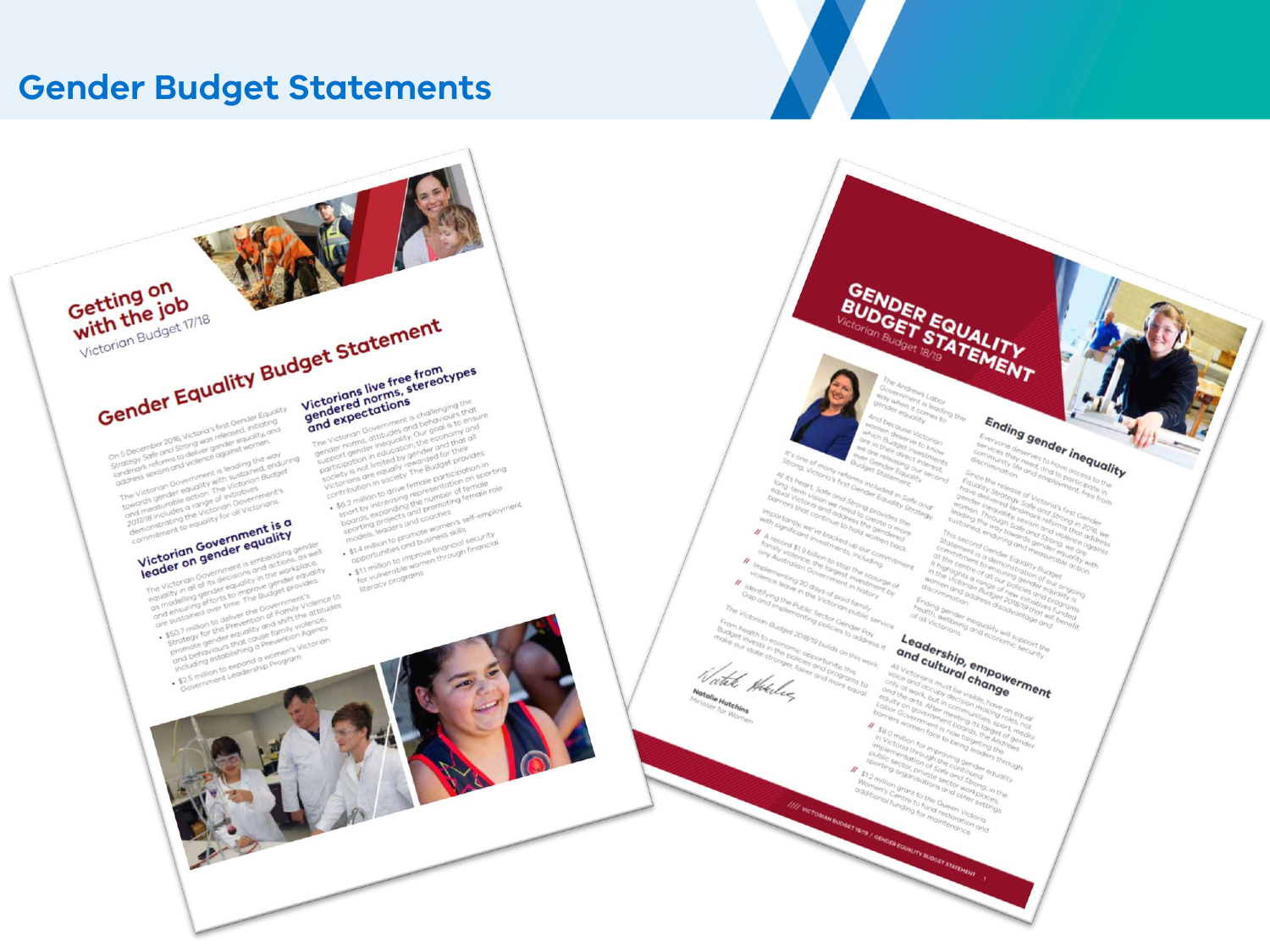# **Gender Impact Assessment and Pilots**

The Victorian Government recently piloted a GIA toolkit across a number of Victorian Public Service departments. In 2019-20, **the toolkit is being piloted in 10 local councils and 8 public entities**. Consideration of their outcomes will be concluded in the first quarter of 2020, and **these findings will inform guidance materials for Bill implementation.**

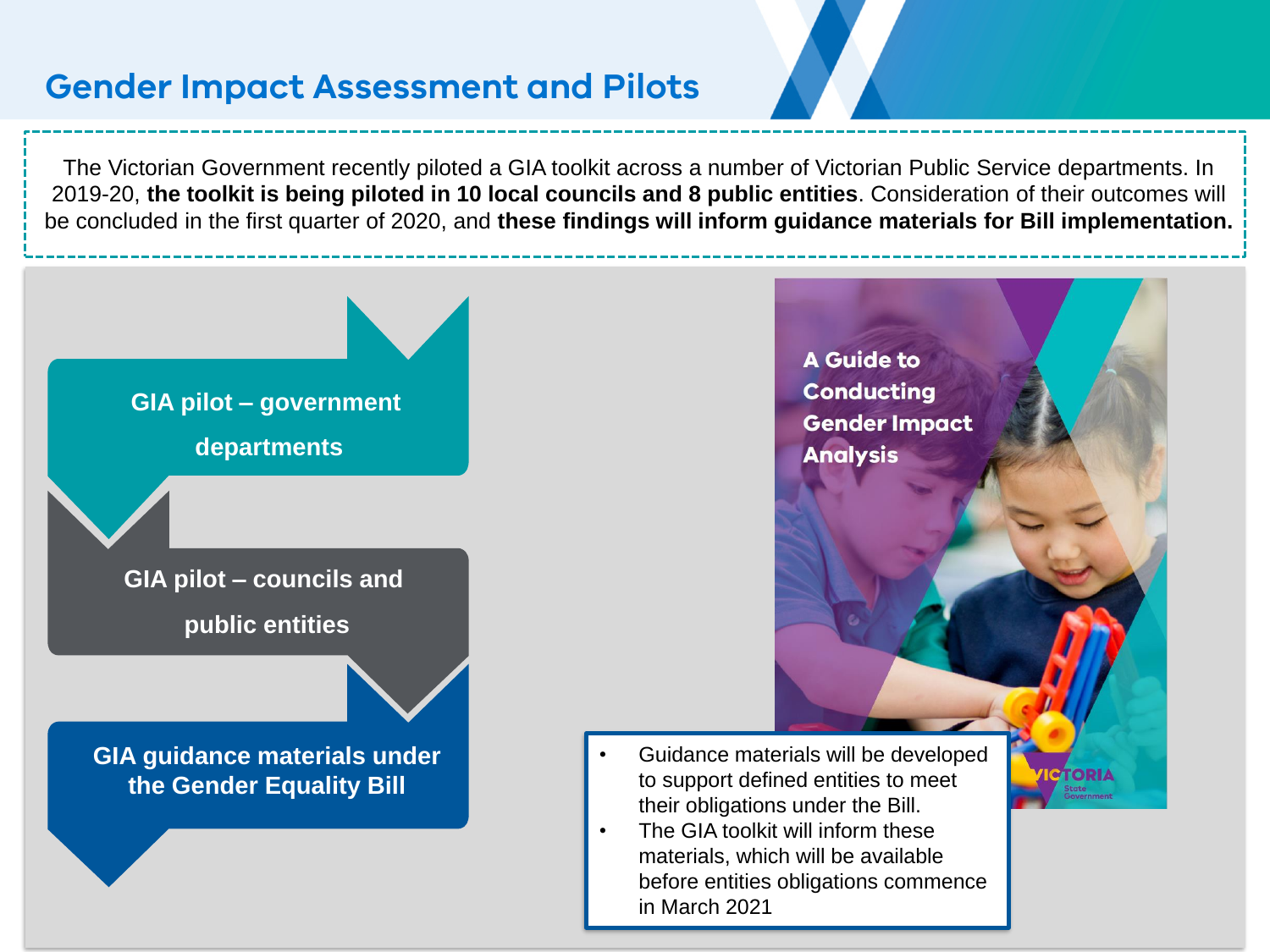# **The benefits of GRB – Gender Impact Assessments**

**Gender impact assessment has economic and social benefits for women, gender diverse people and the broader community**

- It helps to **increase participation by women**. This benefits society through access to additional skills and experience, enhanced purchasing power, increased tax revenue and reduced demand for welfare assistance
- Policies, programs and services are **better targeted to community needs**. For instance, to enable women from low socioeconomic backgrounds to take full advantage of employment training programs, assistance may be necessary in childcare and transport. Such programs increase women's potential and help them move off welfare benefits.
- **It doesn't just address gender equality but other forms of inequality**. Outcomes for migrant and refugee communities, LGBTI communities, Aboriginal communities and women with a disability all benefit.
- It supports **gender equality more broadly**. International evidence demonstrates that organisations with at least 30 per cent women in leadership positions were 15 per cent more profitable (Peterson Institute for International Economics).
- It broadens the focus of economic analysis by raising **different questions and issues**. E.g., the issue of women's over-representation in lower paid and unpaid work can be examined in terms of the structural barriers that limit women's opportunities, rather than viewed as a woman's choice.
- Government and community organisations **are better able to identify the impacts of policies, programs and services** on people of all genders, including inequities and inequalities between genders and unintended consequences.